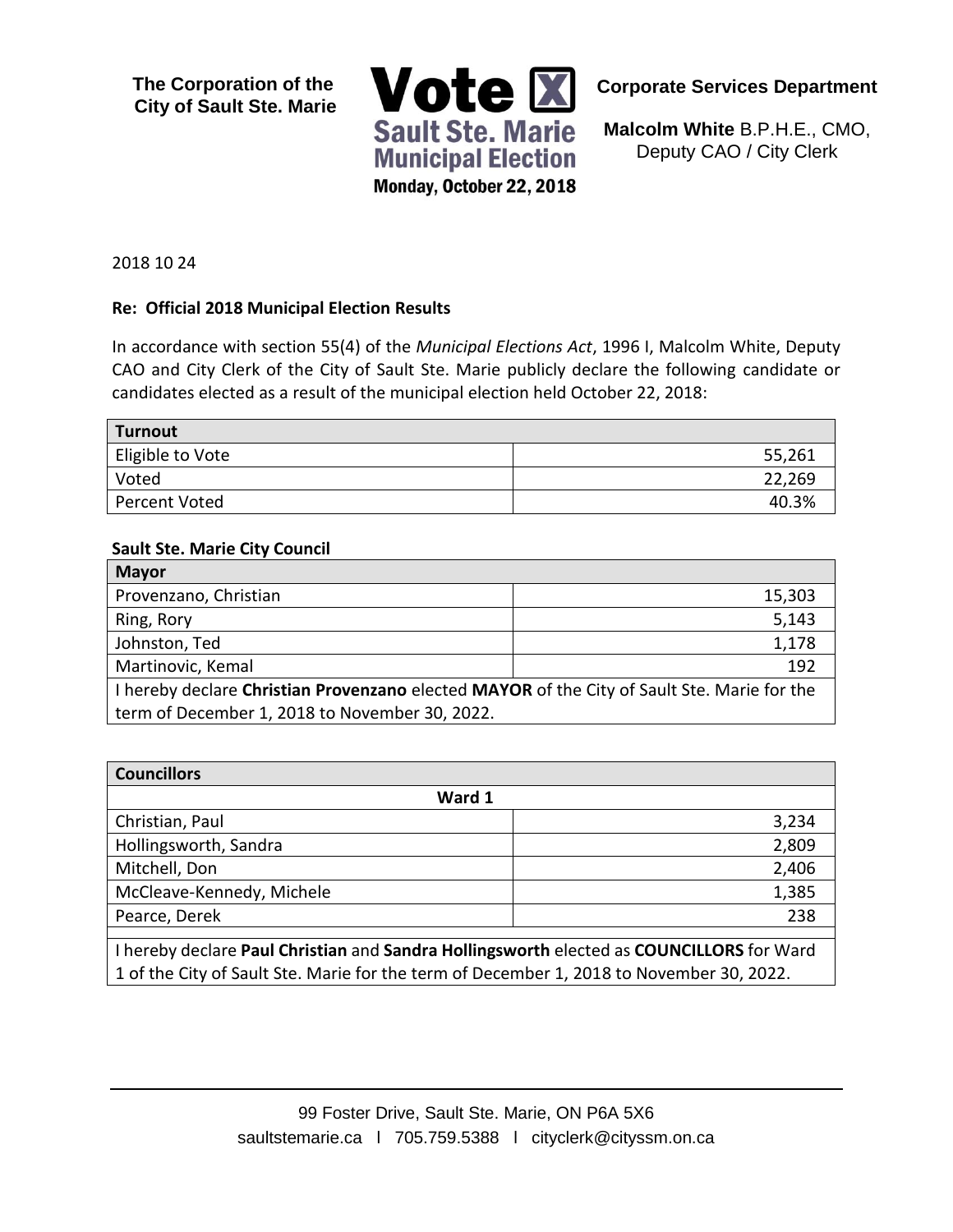### Official 2018 Municipal Election Results Page 2 of 4

| Ward 2             |       |
|--------------------|-------|
| Dufour, Luke       | 2,410 |
| Vezeau-Allen, Lisa | 1,464 |
| Turco, Lou         | 1,307 |
| Cistaro, Sam       | 1,090 |
| Young, Jason       | 627   |
| Thyne, D.J.        | 220   |
| Hallin, Ted        | 213   |
|                    |       |

I hereby declare **Luke Dufour** and **Lisa Vezeau-Allen** elected as **COUNCILLORS** for Ward 2 of the City of Sault Ste. Marie for the term of December 1, 2018 to November 30, 2022.

| Ward 3             |       |
|--------------------|-------|
| Shoemaker, Matthew | 2,829 |
| Hilsinger, Donna   | 1,957 |
| Bruno, John        | 1,921 |
| Hutchinson, Winona | 1,099 |
| Hupponen, Judy     | 625   |

I hereby declare **Matthew Shoemaker** and **Donna Hilsinger** elected as **COUNCILLORS** for Ward 3 of the City of Sault Ste. Marie for the term of December 1, 2018 to November 30, 2022.

| Ward 4                                                                               |       |
|--------------------------------------------------------------------------------------|-------|
| Niro, Rick                                                                           | 2,016 |
| Bruni, Marchy                                                                        | 1,973 |
| McCleary, Sara                                                                       | 1,387 |
| Marsh, Tim                                                                           | 699   |
| I hereby declare Rick Niro and Marchy Bruni elected as COUNCILLORS for Ward 4 of the |       |

City of Sault Ste. Marie for the term of December 1, 2018 to November 30, 2022.

| Ward 5                                                                                  |       |
|-----------------------------------------------------------------------------------------|-------|
| Scott, Matthew                                                                          | 1,465 |
| Gardi, Corey                                                                            | 1,426 |
| Grandinetti, Ozzie                                                                      | 1,399 |
| Fata, Frank                                                                             | 967   |
| I hereby declare Matthew Scott and Corey Gardi elected as COUNCILLORS for Ward 5 of the |       |
| City of Sault Ste. Marie for the term of December 1, 2018 to November 30, 2022.         |       |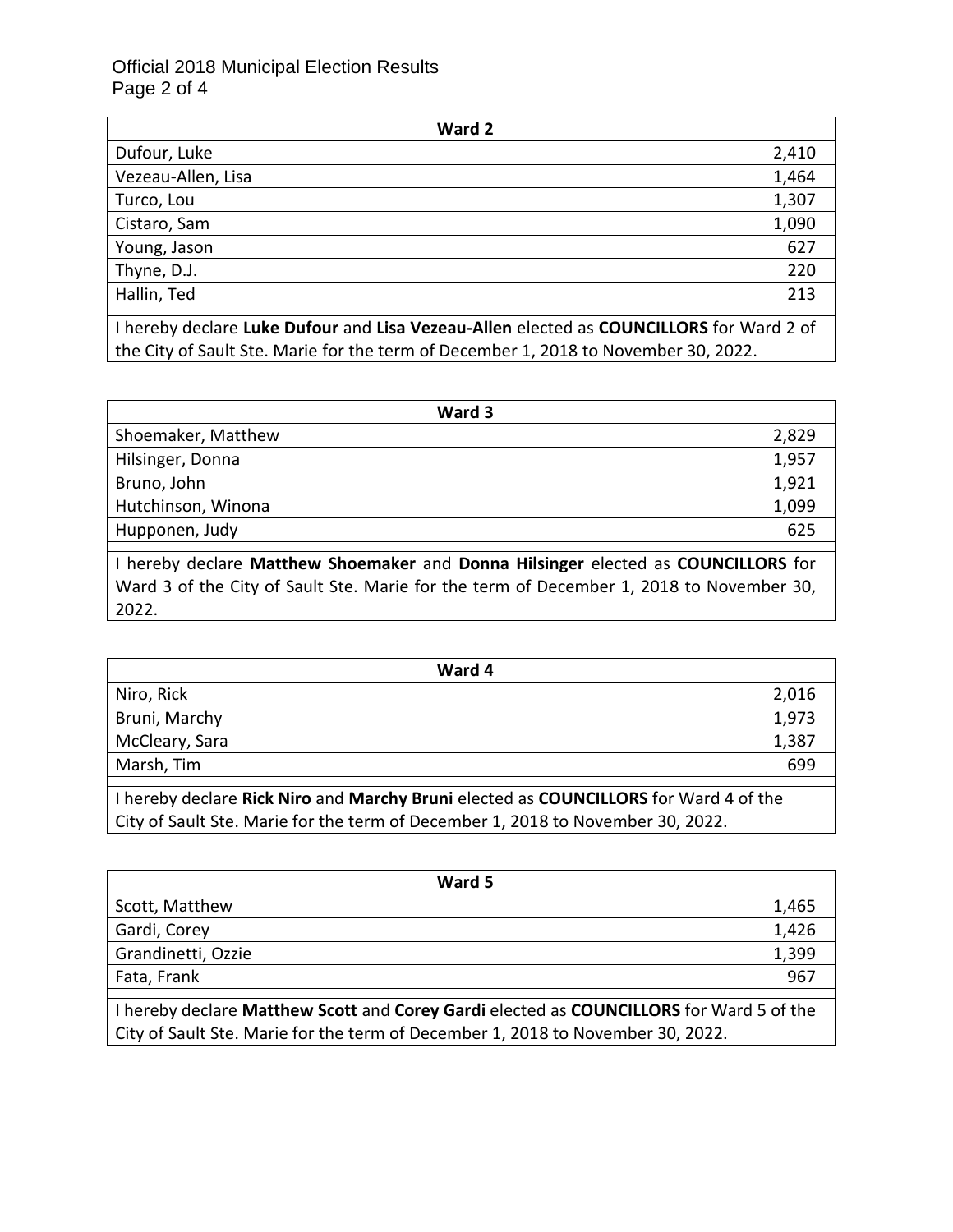### Official 2018 Municipal Election Results Page 3 of 4

# **Algoma District School Board**

| <b>Trustee</b>                                                                                                                                     |                  |  |
|----------------------------------------------------------------------------------------------------------------------------------------------------|------------------|--|
| Ward 1                                                                                                                                             |                  |  |
| Sarlo, Jennifer                                                                                                                                    | <b>ACCLAIMED</b> |  |
| I hereby declare Jennifer Sarlo elected by acclamation as TRUSTEE for Ward 1, Algoma                                                               |                  |  |
| District School Board for the term of December 1, 2018 to November 30, 2022.                                                                       |                  |  |
| Ward 2                                                                                                                                             |                  |  |
| Myers, Susan                                                                                                                                       | 1,797            |  |
| Lindstone, Graham                                                                                                                                  | 1,293            |  |
| I hereby declare Susan Myers elected as TRUSTEE for Ward 2, Algoma District School Board                                                           |                  |  |
| for the term of December 1, 2018 to November 30, 2022.                                                                                             |                  |  |
| Ward 3                                                                                                                                             |                  |  |
| Bowman, Greg                                                                                                                                       | 1,527            |  |
| Morin, Karen                                                                                                                                       | 1,301            |  |
|                                                                                                                                                    |                  |  |
| I hereby declare Greg Bowman elected as TRUSTEE for Ward 3, Algoma District School<br>Board for the term of December 1, 2018 to November 30, 2022. |                  |  |
| Ward 4                                                                                                                                             |                  |  |
| Thayer, Susan                                                                                                                                      | 1,205            |  |
| Murphy, Dennis                                                                                                                                     | 616              |  |
| I hereby declare Susan Thayer elected as TRUSTEE for Wards 4, Algoma District School                                                               |                  |  |
| Board for the term of December 1, 2018 to November 30, 2022.                                                                                       |                  |  |
| Ward 5                                                                                                                                             |                  |  |
| Edwards, Sandra                                                                                                                                    | 1,016            |  |
| Apostle, Nick                                                                                                                                      | 894              |  |
| I hereby declare Sandra Edwards elected as TRUSTEE for Ward 6, Algoma District School                                                              |                  |  |
| Board for the term of December 1, 2018 to November 30, 2022.                                                                                       |                  |  |

# **Algoma District School Board – Unorganized**

| <b>Trustee</b>                                                                             |      |
|--------------------------------------------------------------------------------------------|------|
| Evans-Price, Sheryl                                                                        | 262  |
| Craig, Drew                                                                                | -172 |
| I hereby declare Sheryl Evans-Price elected as TRUSTEE of the Sault Locality (Sault North) |      |
| and Prince Township for the term of December 1, 2018 to November 30, 2022.                 |      |

# **Huron-Superior Catholic District School Board**

| <b>Trustee</b>         |       |
|------------------------|-------|
| Caputo, John           | 4,046 |
| Cassidy-Amadio, Leslie | 4,042 |
| Trembinski, Gary       | 3,375 |
| D'Agostino, Tony       | 3,114 |
| Turco, Sandra          | 3,086 |
| Ruscio, Joseph         | 3,046 |